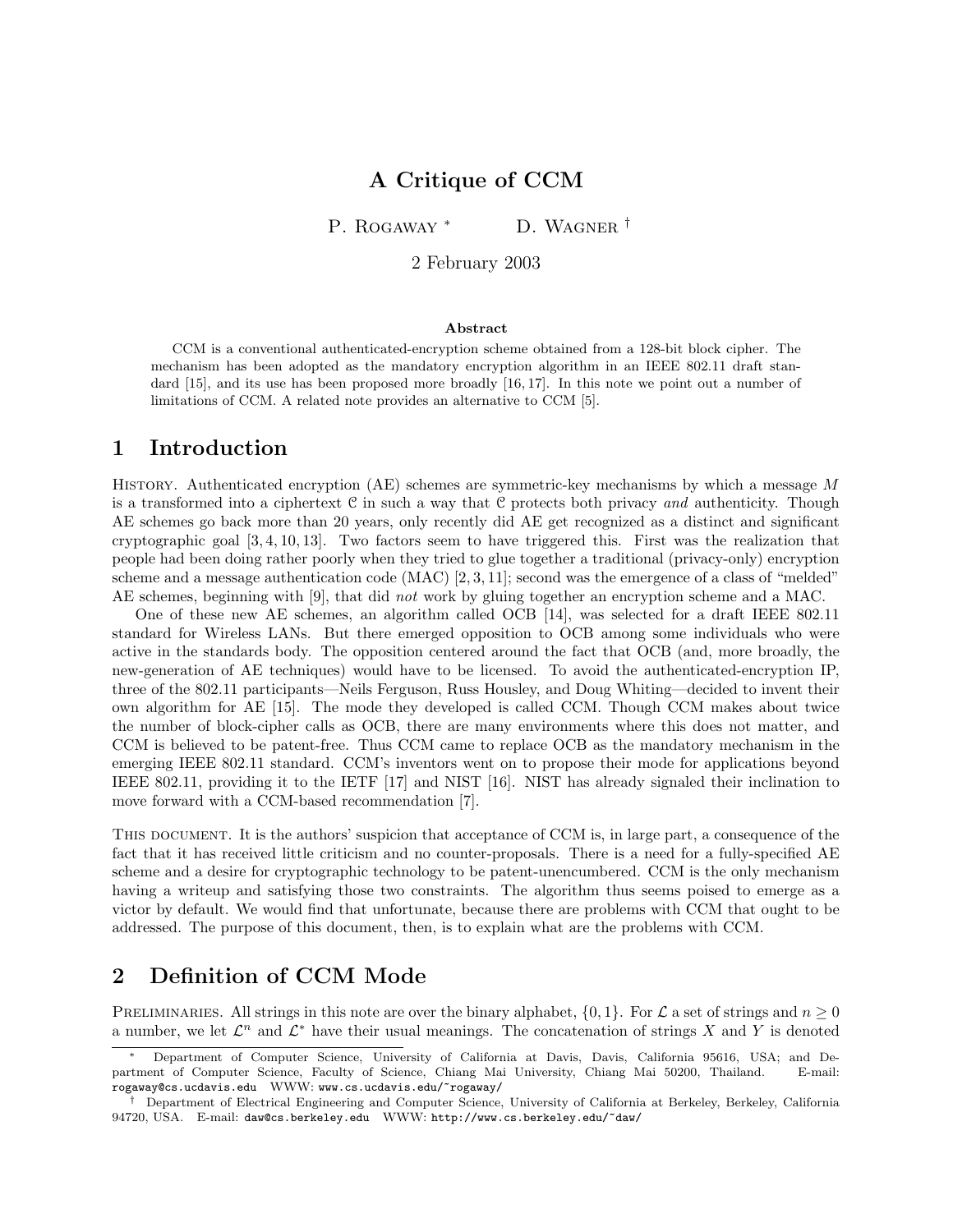| Algorithm CBC <sub>K</sub> $(M)$ |                                                    | Algorithm CTR <sup>N</sup> $(M)$ |                                                                                                              |  |  |
|----------------------------------|----------------------------------------------------|----------------------------------|--------------------------------------------------------------------------------------------------------------|--|--|
|                                  | 10 Parse M into $M_1 \cdots M_m$ where $ M_i  = n$ |                                  | 20 $m \leftarrow \lceil  M /n \rceil$                                                                        |  |  |
|                                  | $11\quad C_0\leftarrow 0^n$                        |                                  | 21 $S \leftarrow E_K(\mathbf{N}) \parallel E_K(\mathbf{N}+1) \parallel \cdots \parallel E_K(\mathbf{N}+m-1)$ |  |  |
|                                  | 12 for $i \leftarrow 1$ to m do                    |                                  | 22 $C \leftarrow M \oplus S$ [first  M  bits]                                                                |  |  |
|                                  | 13 $C_i \leftarrow E_K(M_i \oplus C_{i-1})$        | 23                               | ${\bf return} \; C$                                                                                          |  |  |
| 14                               | return $C_m$                                       |                                  |                                                                                                              |  |  |

Figure 1: Algorithms CBC and CTR, building blocks for this writeup. In both cases  $E\colon$  Key $\times\{0,1\}^n\to\{0,1\}^n$ is fixed and  $K \in$  Key. For CBC we have  $M \in (\{0,1\}^n)^+$  and for CTR we have  $M \in \{0,1\}^*$  and  $S \in \{0,1\}^n$ .

X || Y or simply X Y. The set BYTE =  $\{0,1\}^8$  contains all the strings of length 8, and a string  $X \in BYTE^*$ is called a byte string or an octet string. The string of length 0, called the empty string, is denoted  $\varepsilon$ . If  $X \in \{0,1\}^*$  we let  $|X|$  denote its length in bits, and if  $X \in \text{BYTE}^*$  we let  $|X|_s = |X|/8$  denote its length in bytes. For  $\ell \geq 1$  a number, we write BYTE<sup> $<\ell$ </sup> for all byte string having fewer than  $\ell$  bytes. If  $X \in \{0, 1\}^*$ and  $\ell \leq |X|$  then the first  $\ell$  bits of X are denoted X [first  $\ell$  bits], while if  $X \in BYTE^*$  and  $\ell \leq |X|_8$  then the first  $\ell$  bytes of X are denoted X [first  $\ell$  bytes]. When  $\ell$  is a positive integer and  $i \in [0..2^{\ell} - 1]$  we let  $[i]_e$  be the  $\ell$ -bit string that represents i in binary (most significant bit first). When  $X \in \{0,1\}^{\ell}$  is a nonempty string and  $i \in \mathbb{N}$  is a number we let  $X + i$  be the  $\ell$ -bit string which results from regarding X as a nonnegative number x (binary notation, most-significant-bit first), adding x to i, taking the result modulo  $2^n$ , and converting this number back into an  $\ell$ -bit string. String constants can be written in hexadecimal as in 0x00 for  $0^8$  and 0xFFFE for 1<sup>15</sup>0. A *block cipher* is a function E: Key  $\times$   $\{0,1\}$ <sup>n</sup>  $\rightarrow$   $\{0,1\}$ <sup>n</sup> where Key is a finite, nonempty set and  $n \geq 1$  is a number and  $E_K(\cdot) = E(K, \cdot)$  is a permutation on  $\{0, 1\}^n$ . The number n is called the block length. With  $E$  a block cipher as above, we describe two algorithms: the CBC MAC of message  $M \in (\{0,1\}^n)^+$  under key  $K \in \mathsf{Key}$ ; and CTR encryption of message  $M \in \{0,1\}^*$ under key K ∈ Key and with IV  $N \in \{0,1\}^n$ . These algorithms are defined in Figure 1.

We emphasize that CBC is insecure across messages of varying lengths; unless the message length is fixed, CBC should be viewed as a building-block for making a MAC and not by itself a MAC. We have also specified a raw form of CTR mode for which we are not asserting any particular security property.

CCM PARAMETERS. We are now ready to define the CCM mode of operation. The mode depends on three parameters—values that must be specified before the modes is well defined:

- $E$  the block cipher where E: Key  $\times$   $\{0,1\}^{128} \rightarrow \{0,1\}^{128}$
- $\tau$  the tag length<sup>1</sup> where  $\tau \in \{4, 6, 8, 10, 12, 14, 16\}$
- $\lambda$  the length-of-the-message-length-field where  $\lambda \in \{2, 3, 4, 5, 6, 7, 8\}$

Once parameters  $(E, \tau, \lambda)$  have been fixed, where E: Key  $\times$  {0,1}<sup>128</sup>  $\rightarrow$  {0,1}<sup>128</sup> is a block cipher, CCM can be regarded as a pair (CCM.Encrypt, CCM.Decrypt) which is an authenticated-encryption with associateddata (AEAD) scheme, as defined in  $[13]$ .<sup>2</sup> Encryption and decryption have the following signatures:

$$
CCM. \text{Encrypt}: \text{ Key} \times \text{None} \times \text{Header} \times \text{Plaintext} \rightarrow \text{Ciphertext}
$$

$$
CCM. \n
$$
DCM. \n
$$
Key \times \n
$$
Mean \times \n
$$
Chapter \times \n
$$
\rightarrow \n
$$
\{INVALID\}
$$
$$
$$
$$
$$
$$
$$

where

$$
\text{None} = \text{B}\text{Y}\text{T}\text{E}^{15-\lambda} \qquad \text{Header} = \text{B}\text{Y}\text{T}\text{E}^{<2^{64}} \qquad \text{Plaintext} = \text{B}\text{Y}\text{T}\text{E}^{<2^{8\lambda}} \qquad \text{Ciphertext} = \text{B}\text{Y}\text{T}\text{E}^*
$$

Thus there is a parameterized tradeoff between the length of nonces,  $\eta = |N| = 15 - \lambda$  bytes, and the length of the longest permitted message,  $256<sup>\lambda</sup> - 1$  bytes: a larger nonce space means a smaller message space.

We have changed the name of this and several other variables compared to that which is in the WHF writeup [16]; our intent was to choose more conventional and sensible names. For those who have studied the WHF writeup [16], the following may be useful: their M (the tag length) is our  $\tau$ ; their L (the length-of-the-message-length-field) is our  $\lambda$ ; their a (the associated data, or header) is our H; their m (the message being encrypted) is our M; their U (the authentication tag) is our T.

<sup>2</sup> We have made a slight change in syntax to that of [13], absorbing the key generation into the finite set Key which is part of the signature of the encryption and decryption routines.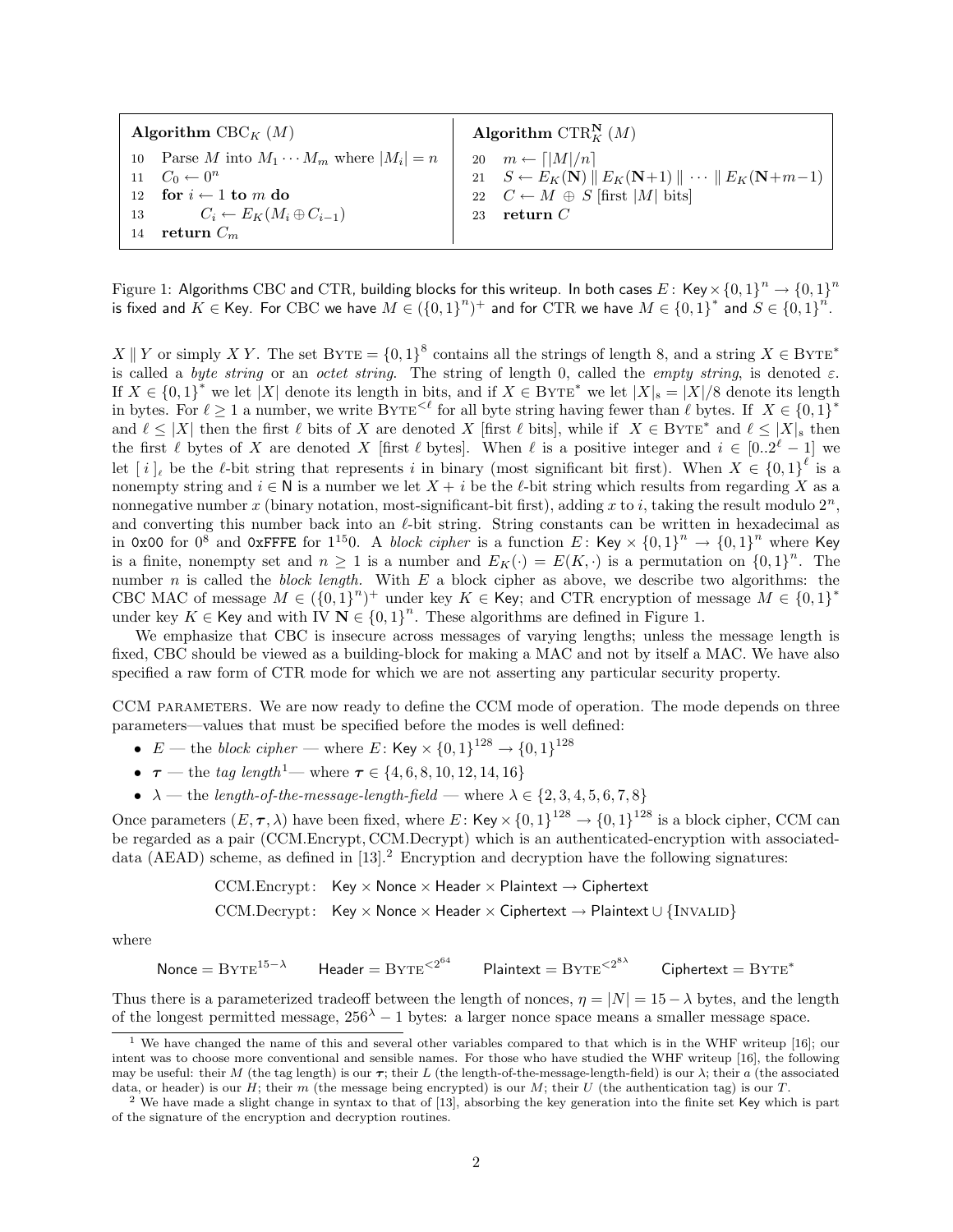Algorithm CCM.Encrypt<sup>NH</sup>(M)  $\frac{N H}{K}(M)$  //  $N \in \text{ByTE}^{15-\lambda}$  and  $H \in \text{ByTE}^{<2^{64}}$  and  $M \in \text{ByTE}^{<2^{\lambda}}$ 100  $B \leftarrow 0$  || if  $H = \varepsilon$  then 0 else 1 endif  $\| \tau/2 - 1 \|_3 \| \lambda - 1 \|_3 \|$ 101  $N \parallel [ |M|_8 ]_{8\lambda} \parallel$ 102 if  $H = \varepsilon$  then  $\varepsilon$  elseif  $|H|_8 < 62580$  then  $[|H|_8]_{16}$ 103 elseif  $|H|_8 < 2^{32}$  then 0xFFFE  $\| [H|_8]_{32}$  else 0xFFFF  $\| [H|_8]_{64}$  endif  $\|$  $104$   $H \parallel$ 105 **if**  $H = \varepsilon$  then  $\varepsilon$  elseif  $|H|_8 < 62580$  then  $(0x00)^{(14-|H|_8) \text{ mod } 16}$  $106 \qquad \qquad {\bf elseif}\ |H|_8 < 2^{32} {\bf~ then}~~ \left(0x00\right)^{(10-|H|_8)~\text{mod}~16} {\bf~ else}~~ \left(0x00\right)^{(6-|H|_8)~\text{mod}~16} {\bf~ endif} \quad \parallel$  $107$   $M$   $\parallel$ 108 (0x00)<sup>(−|M|<sub>8</sub>) mod 16</sup> 109  $U \leftarrow \text{CBC}_K(B)$ 110  $A_0 \leftarrow [\lambda - 1]_8 \parallel N \parallel (0 \times 00)^{15-\lambda}$ 111  $V \parallel C \leftarrow \text{CTR}_{K}^{A_0} (U \parallel M)$  where  $|V| = 128$ 112  $T \leftarrow V$  [first  $\tau$  bytes] 113 return  $C \leftarrow C \parallel T$ Algorithm CCM.Decrypt<sup>NH</sup> $(\mathcal{C})$  $\frac{N H}{K}(\mathcal{C})$  //  $N \in \text{ByTE}^{15-\lambda}$  and  $H \in \text{ByTE}^{<2^{64}}$  and  $\mathcal{C} \in \text{ByTE}^*$ 200 if  $|\mathcal{C}|_8 < \tau$  then return INVALID 201 Partition C into  $C || T$  where  $|T|_8 = \tau$ 202 if  $|C|_8 > 2^{\lambda} - 1$  then return Invalid 210  $A_0 \leftarrow [\lambda - 1]_8 \parallel N \parallel (0 \times 00)^{15-\lambda}$ 211  $M \leftarrow \text{CTR}_{K}^{A_0+1}(C)$ 220  $B \leftarrow 0 \parallel$  if  $H = \varepsilon$  then 0 else 1 endif  $\parallel \left[ \tau/2 - 1 \right]_3 \parallel \left[ \lambda - 1 \right]_3 \parallel$ 221  $N \parallel [ |M|_8 ]_{8\lambda} \parallel$ 222 if  $H = \varepsilon$  then  $\varepsilon$  elseif  $|H|_8 < 62580$  then  $[|H|_8]_{16}$ 223 elseif  $|H|_8 < 2^{32}$  then 0xFFFE  $\|$   $[$   $|H|_8$   $]_{32}$  else 0xFFFF  $\|$   $[$   $|H|_8$   $]_{64}$  endif  $\|$ 224  $H \parallel$ 225 **if**  $H = \varepsilon$  then  $\varepsilon$  elseif  $|H|_8 < 62580$  then  $(0 \times 00)^{(14-|H|_8)}$  mod 16  ${\rm (226)}\qquad\qquad {\rm (b)4cm} \quad {\rm (b)}\qquad 2^{32}~{\rm (b)}\quad {\rm (0x00)}^{(10-|H|_8)~{\rm mod}~16}~{\rm (b)}\quad {\rm (b)}\quad {\rm (b)}\quad {\rm (c)}\quad {\rm (d)}\quad {\rm (d)}\quad {\rm (e)}\quad {\rm (e)}\quad {\rm (f)}\quad {\rm (g)}\quad {\rm (g)}\quad {\rm (h)}\quad {\rm (h)}\quad {\rm (i)}\quad {\rm (j)}\quad {\rm (j)}\quad {\rm (k)}\quad {\rm (l)}\quad {\rm (l)}\quad {\rm (l)}\quad {\rm (l)}\$ 227  $M \parallel$ 228 (0x00)<sup>(−|M|s)</sup> mod 16 230  $U \leftarrow \text{CBC}_K(B)$ 231  $V \leftarrow E_K(A_0) \oplus U$ 232  $T' \leftarrow V$  [first  $\tau$  bytes] 233 if  $T \neq T'$  then return INVALID 234 return M

Figure 2: Encryption and decryption under  ${\rm CCM}[E,\bm{\tau},\lambda].$  The block cipher is  $E\colon$  Key  $\times$   $\{0,1\}^{128}\to\{0,1\}^{128}$ and the tag length (in bytes) is  $\tau \in \{4, 6, 8, 10, 12, 14, 16\}$  and the length-of-the-message-length-field (in bytes) is  $\lambda \in \{2, 3, 4, 5, 6, 7, 8\}$  and the nonce length (in bytes) is  $\eta = 15 - \lambda$ .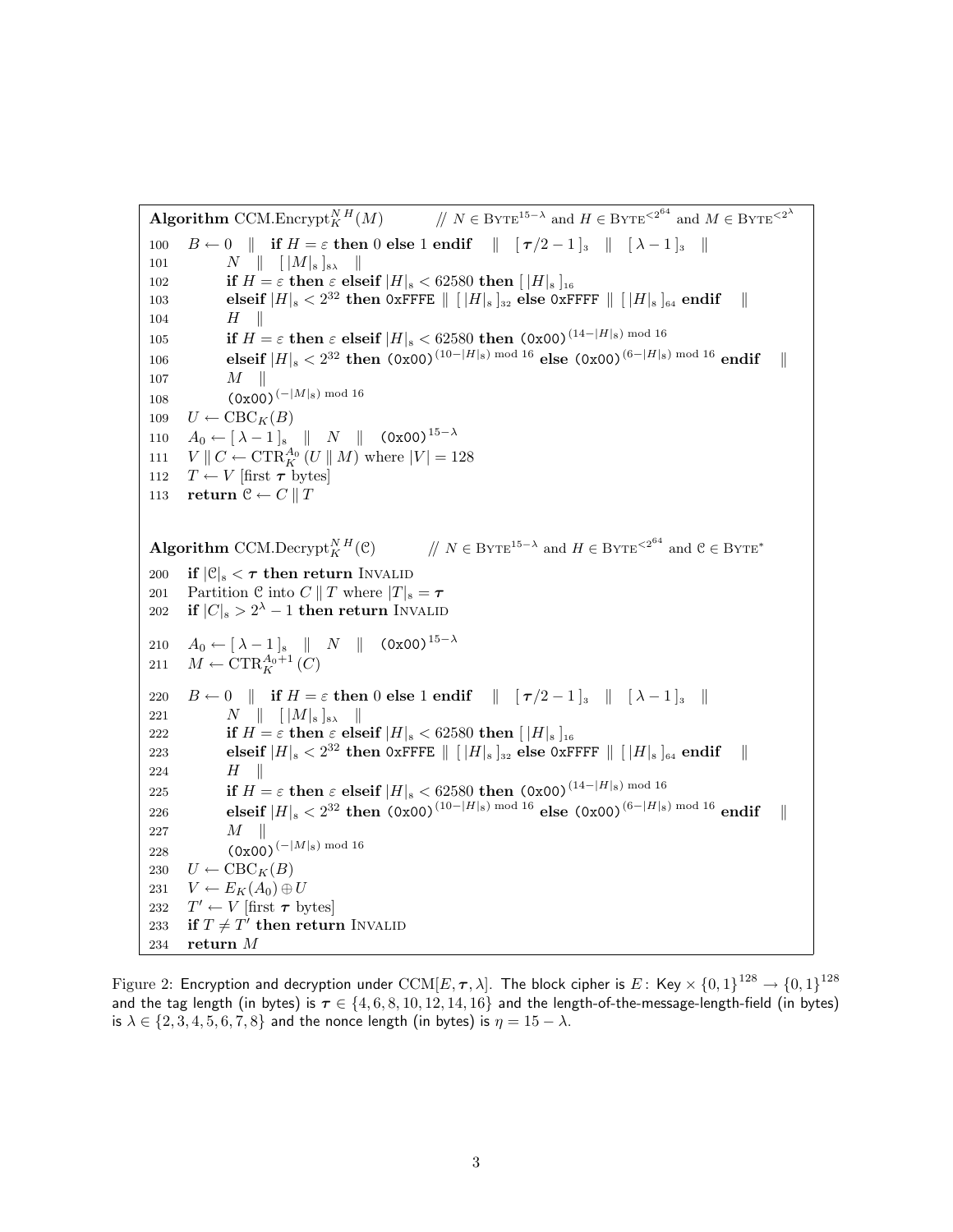CCM ALGORITHM. Fix parameters  $\tau$ ,  $\lambda$ , and E: Key  $\times$   $\{0,1\}^{128} \rightarrow \{0,1\}^{128}$  as indicated above. We write CCM.Encrypt ${}^{N}_{K}{}^{H}(\tilde{M})$  instead of CCM.Encrypt $(K, N, H, M)$ . Similarly, we write CCM.Decrypt ${}^{N}_{K}{}^{H}(C)$ instead of CCM.Decrypt $(K, N, H, C)$ . Encryption and decryption under CCM works as specified in Figure 2. Note that the value returned by  $\text{CCM}_K^{N,H}(M)$  is a byte string C having  $|M|_8 + \tau$  bytes.

# 3 Criticism of CCM

We partition our criticism into five categories: efficiency, parameterization, complexity, variable-tag-length subtleties, and some wrong security claims.

### 3.1 Efficiency Issues

We discuss three efficiency problems with CCM: (a) CCM is not on-line, (b) CCM disrupts word-alignment, and (c) CCM can't pre-process static associated data.

NOT ON-LINE. Here, an algorithm being on-line refers to its being able to process a stream of data as it arrives, with constant memory, not knowing in advance when the stream will end. Observe then that on-line methods should not require knowledge of the length of a message until the message is finished.

CCM fails to be on-line in both the plaintext and the associated data: one needs to know the length of both of these before one can proceed with encryption.

For message authentication codes, the significance of being on-line was brought out by the work of Petrank and Rackoff [12], whose work was motivated by the observation that the length-prepend CBC MAC (and other suggestions appearing in [1]) were not on-line. Since their paper, a failure to be on-line has been regarded as a significant defect for an encryption scheme or a MAC.

Now it is true that in many contexts where one would be encrypting a string one *does* know the length of the string in advance. For example, many protocols will already have "packaged up" the string length at a lower level. In effect, such strings have been represented in the computing system as sequence of bytes and a count of those bytes. But there are also contexts where one does not know the length of a message in advance of getting an indication that it is over. For examples, a printable string is often represented in computer systems as a sequence of non-zero bytes followed by a terminal zero-byte. Certainly one should be able to efficiently encrypt a string which has been represented in this way.

Disrupts word-alignment. Length-prepend annotation causes an additional problem for the associated data (also called the header)—namely, CCM disrupts its word-alignment. This is a problem when the associated data, H, is long. To understand this issue, remember that most modern machines perform operations much more efficiently when pointers into memory fall along word-boundaries (which typically occur every 4 or 8 bytes). A typical software implementation of a CBC MAC, for example, will exhibit much worse performance if it is called on an argument which is not word-aligned. By prepending length-annotation to the associated data H, this length-annotation not being a multiple of 16 or even 4 bytes, one can expect that typical implementations will suffer a big performance hit.

The disruption of word-alignment is not a big concern if the associated data is just a few bytes, as we expect that it often will be. But, again, NIST and others are considering CCM for use as a general-purpose AEAD algorithm. We have no idea how long will be the associated data. For all we know, the user is primarily interested in authenticating traffic, is doing this to a large volume of traffic, and is encrypting nothing or almost nothing. We don't want the authentication side of an AEAD scheme to be significantly more costly than using a dedicated CBC MAC.

CAN'T PRE-PROCESS STATIC AD. In many scenarios the associated data  $H$  will be static over the course of a communications session. For example, the associated data may including information such as the IP address of the sender, the receiver, and fixed cryptographic parameters associated to this session. In such a case one would like that the amount of time to compute  $\text{Encrypt}_{K}^{N,H}(M)$  and  $\text{Decrypt}_{K}^{N,H}(C)$  should be independent of  $|H|$  (disregarding the work done in a preprocessing step). The significance of this goal was already explained in [13], and a simple approach for achieving this goal was given there. Basically, the reason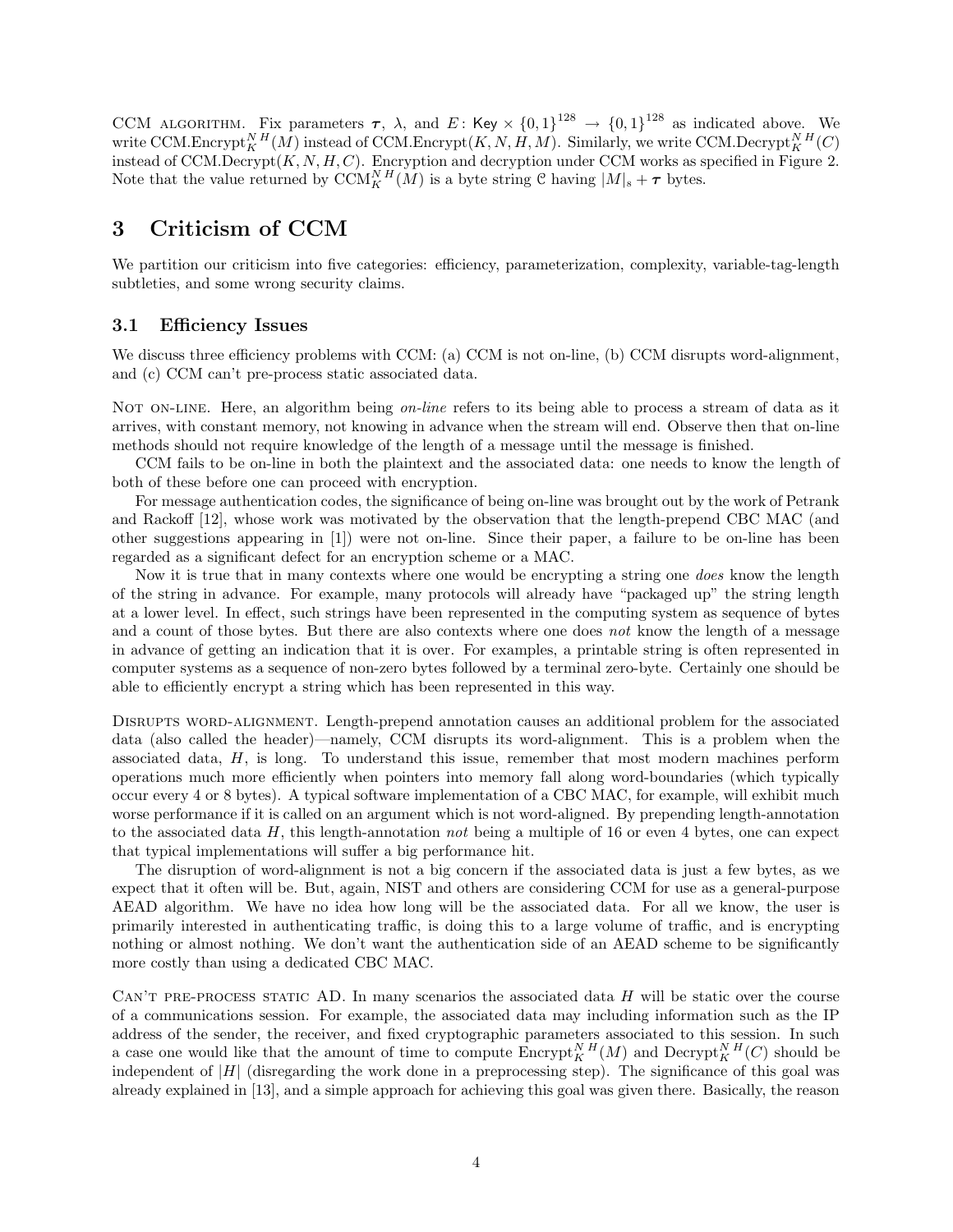| msgs shorter than $\parallel$ 64 KBytes $\parallel$ |                    | 16 MBytes   8 GBytes |         | $2^{40}$ bytes | $2^{48}$ bytes | $2^{56}$ bytes | $2^{64}$ bytes |
|-----------------------------------------------------|--------------------|----------------------|---------|----------------|----------------|----------------|----------------|
| $n=15-\lambda$                                      |                    |                      |         |                |                |                |                |
| $8\eta$ (nonce length)                              | $104 \text{ bits}$ | 96bits               | 88 bits | 80 bits        | 72 bits        | 64 bits        | 56 bits        |

Figure 3: CCM-allowed values of the length-of-the-message-length-field,  $λ$ , the corresponding bound on message lengths, and the resulting length of nonces  $\eta = |N|_8$  that one must use, measured in bytes and then in bits.

that CCM fails to allow pre-processing of associated data  $H$  is that the algorithm encodes the nonce  $N$  and the message length  $|M|_8$  before H rather than after it.

### 3.2 Parameterization

We criticize a few aspects of CCM related to its parameterization: (a) the requirement for the user to specify a length-of-the-message-length-field parameter; (b) the fact that this choice involves a trade-off against a conceptually unrelated quantity, the nonce length; (c) the marginal utility of the mode for random nonces; (d) the mode's strict byte orientation.

An inappropriate parameter. The user of CCM is presented with a parameter, the-length-of-themessage-length-field, that she really has no business seeing. This parameter can be regarded as a surrogate for the maximum message length. While it is reasonable to fix a suitably large maximum message length, such as  $2^{64} - 1$  bytes, it seems undesirable to force the user to think about choosing smaller message spaces. The very name of this parameter makes clear that this was always conceived of as an implementation-oriented parameter and not a fundamental characteristic of an AEAD scheme.

Tradeoff between nonce length and maximum message length. Worse than the fact that the user must choose a parameter value that she shouldn't have to think about is that the definition of CCM involves a tradeoff between two things that are conceptually unrelated: the maximal message length and the length of the scheme's nonce. The tradeoff is summarized in Figure 3, which shows the seven allowed values of the-length-of-the-message-length-field parameter, the message space one gets as a result (restricted to octet string), and the corresponding value that is mandated for the the nonce length.

There seem to us several reasonable choices for what should be the nonce length of an AEAD scheme that is based on a 128-bit block cipher. (i) One reasonable choice is 64 bits. This value is large enough to handle a counter, as no real application will encrypt as many as  $2^{64}$  messages. (ii) Another reasonable choice is 128 bits. This choice is natural for matching the block length and being the right length for handling a random value for the nonce. (iii) A third natural choice is any string (or any byte string). This is conceptually clean, and it might be convenient, for example, to allow nonces that are initially 1 byte, and then grow to 2 bytes, and so forth.

One thing that does not make sense to us is to say that the nonce length is a number of bytes that is 15 minus the log base two of one more than the size of longest permissible message length. The message space and the nonce space have nothing to do with each other.

MARGINAL UTILITY WITH RANDOM NONCES. The fact that CCM nonce lengths are allowed to exceed 64 bits suggests that its inventors are thinking of random values as possible choices for the nonce. Though the maximal nonce length (104 bits) may be acceptable for a random nonce, the minimal nonce length (56 bits) probably is not. In general, the suitability of CCM for random nonces is linked to the length of the longest message one wishes to be able to handle, an unnecessary and undesirable connection.

BYTE ORIENTATION. Though some would view this criticism as strictly a matter of taste, we ourselves do not like that CCM is only defined on octet strings. It is not that one is all that likely to need to use an AEAD scheme on strings that are not octet strings. It is more that cryptographic algorithms reach beyond technological conventions like the prevalence byte-orientation in computing systems. To put things in perspective: most cryptographers would have viewed it as a poor choice if MD4, MD5, and SHA1 had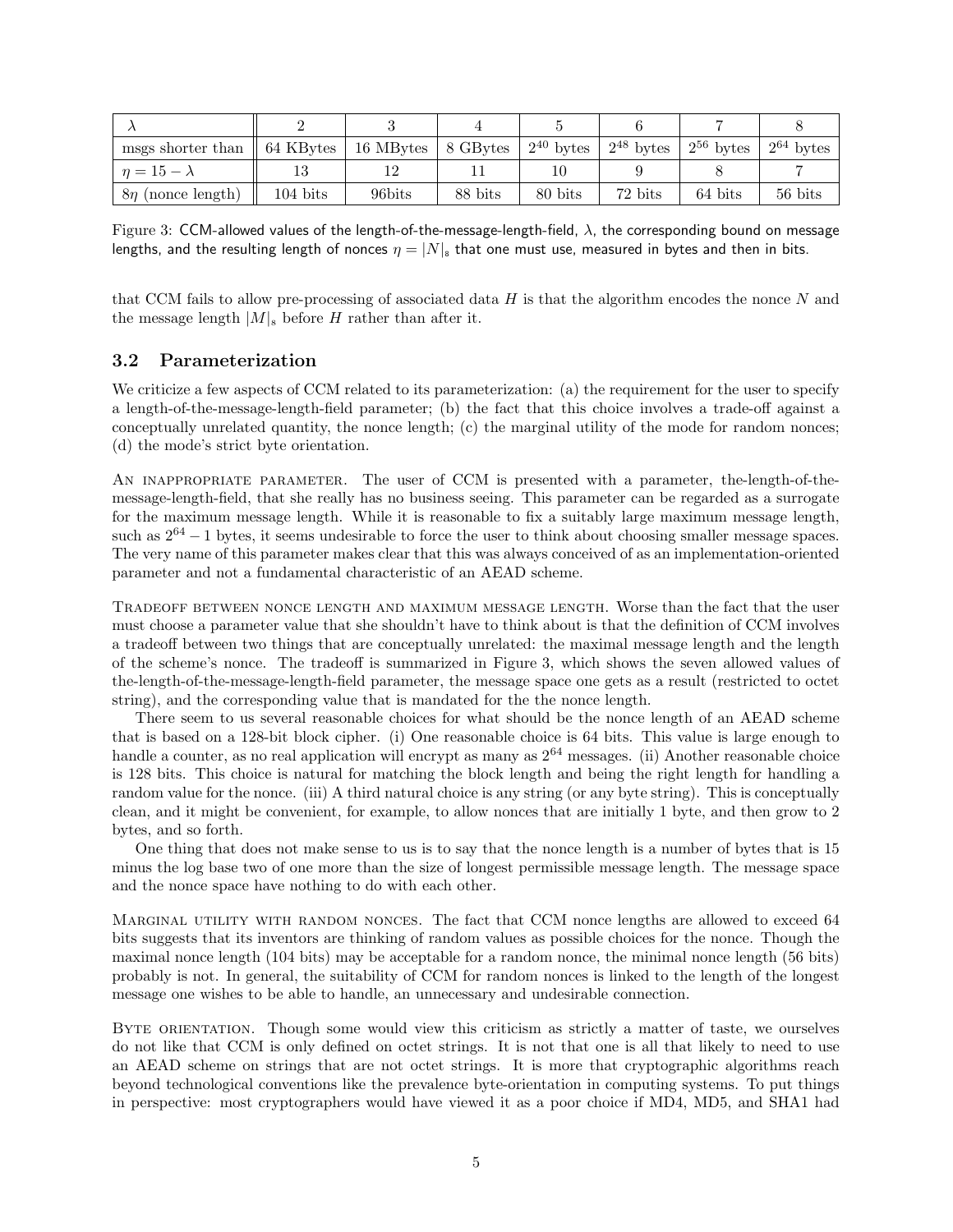only been defined on octet strings. It is no less a defect if a general-purpose AEAD scheme is only defined on octet strings.<sup>3</sup>

### 3.3 Complexity

While human-perceived complexity is inherently subjective, we ourselves find CCM to be complex. The authors of the current document can not even remember the definition of CCM without consulting its defining document. To us, a mode of operation with so many details that one cannot easily remember it (even after working with it for a few days) is off to a bad start.

BIT MANIPULATIONS. We see two underlying causes for this complexity. The first is all the bit twiddling that CCM does. We believe that it is preferable for a mode of operation to avoid bit manipulations beyond standard padding or length annotation. The central concern for a mode of operation is the correct and efficient use of the block cipher. That purpose has never been shown to need tricky ways to package up arguments or encode string lengths.

Missing abstraction boundary. More fundamentally, we see the complexity of CCM as stemming from the fact that it is designed directly on top of a block cipher—in particular, it was not designed to use any particular message authentication code. In our own exposition of CCM we have done our best to "push upwards" the abstraction boundary to which CCM writes, so that we could "call out" to the raw CBC MAC and CTR encryption. Doing this is at odds with the defining document [16], but CCM's authors have expressed the viewpoint that they are combining such primitives, and so one rather expects a description of CCM in those terms. But the raw CBC MAC is not a secure MAC and the authentication tag that CCM computes can only be seen as something computed by a process integral to the entire mode. There's no sense in which one can say "do CCM using this other message authentication code." CCM employs no autonomous MAC.

It is our view that an AEAD scheme should be designed on top of higher-level primitives than a block cipher. Even if the higher-level primitives are to be implemented using a block cipher, the abstraction boundary helps the scheme to be conceptually clean and support a convincing security analysis. The complexity that one is concerned with isn't the number of lines to implement the mode (which is certainly small) or write it down in pseudocode. It is the conceptual complexity of an algorithm as induced by the distance between it and what it sits on top of.

Illustration 1. A glimpse of CCM's complexity can be seen from the fact that correctness crucially depends on the encoding convention: namely, the authors have excluded the possibility of  $\tau = 2$  (i.e., twobyte tags), which means that at least one of bits 3, 4, or 5 of the first block of B, which holds  $[\tau/2-1]_3$ is non-zero, while these bits are always zero in the initial counter value  $A_0$ . If one allowed a tag of  $\tau = 2$ bytes<sup>4</sup> or if one had encoded  $\tau$  as  $[\tau/2-2]_3$  instead of  $[\tau/2-1]_3$  the CCM method would be wrong.<sup>5</sup>

Illustration 2. A final way to get at the complexity of CCM is to precisely answer the question, how many block cipher calls does CCM use? The answer is given by the following expression:

$$
\text{NumCallsCCM}(M, H) = 2\left\lceil \frac{|M|}{128} \right\rceil + \left\lceil \frac{|H|}{128} \right\rceil + 2 + \delta(|H|)
$$

<sup>3</sup> Nothing in this paragraph should be understood to suggest that an implementation is under any compulsion to implement an AEAD scheme that operates on arbitrary bit strings (no more than people implement SHA1 to operate on arbitrary bit strings). We are simply saying that it should be well-defined.

<sup>&</sup>lt;sup>4</sup> We comment that allowing tags of one byte, or even one bit, is a reasonable thing to do, as there are contexts, like authenticating a video frame, where one has to forge many messages to have a detrimental effect.

<sup>5</sup> Criticism that an algorithm "would be wrong if the following change was made" is never-ending and inherently unconvincing—"but the algorithm isn't that way" is a quite sufficient response. Here the criticism is simply being used to emphasize that CCM's correctness is integrally wrapped up in its encoding-scheme details.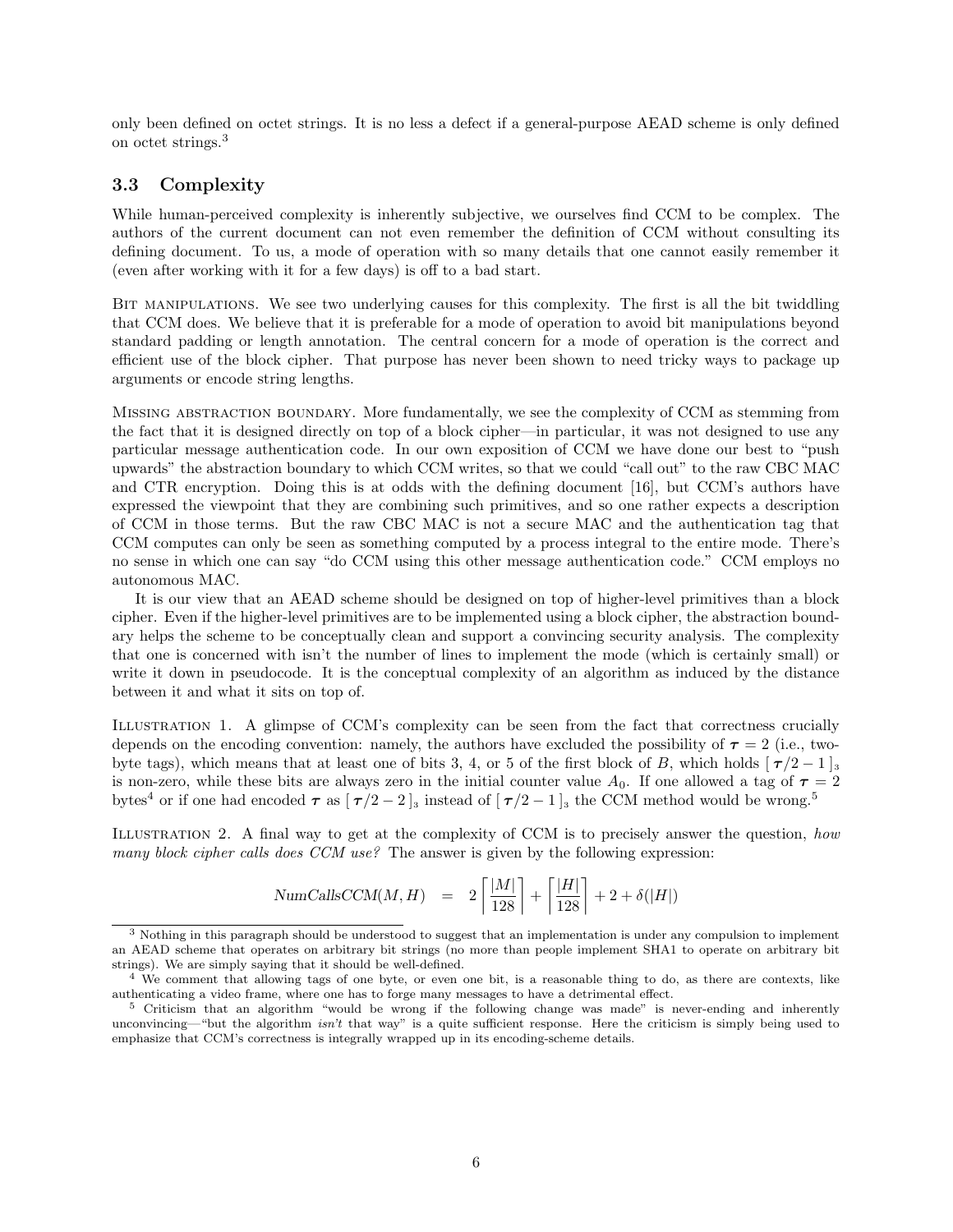where  $\delta(i) \in \{0, 1\}$  is defined as follows: letting

$$
\lambda(i) = \begin{cases}\n0 & \text{if } i = 0 \\
16 & \text{if } i \in [8, 8 \cdot 62572] \\
48 & \text{if } i \in [8 \cdot 62580, 2^{35} - 8] \\
80 & \text{if } i \in [2^{35}, 2^{64} - 8]\n\end{cases}
$$

we set  $\delta(i) = 0$  if  $(i \mod 128) + \ell(i) \le 128$ , and  $\delta(i) = 1$  otherwise. It appears that much of this complexity is so that  $\delta(|H|)$  will be more often 0 than 1.

#### 3.4 Subtleties of Variable-Length Authentication Tags

In CCM, the authentication tag  $\tau$  is of variable length: it is permitted to be 4, 6, 8, 10, 12, 14, or 16 bytes long. Variable-length tags come with some security risks, if the schemes are not implemented carefully or what they achieve is not stated clearly.

A scenario and an attack. In the design of Internet protocols, a common slogan is "be conservative in what you send, and liberal in what you accept." Imagine a CCM implementation takes this literally: the sender always creates messages with a 16-byte tag, but the receiver accepts messages if they have a valid tag of any permitted length.

How secure would such an implementation be? Of course, since the attacker is free to choose a tag of any length, a smart attacker will choose the tag length that is most convenient for him: presumably, 4-byte tags. Clearly such an attacker can generate a valid ciphertext within  $2^{32}$  tries. This vulnerability is unavoidable in any scheme with authentication tags that are only four bytes long. However, this attack might be of limited value to the attacker, because it is a blind forgery: the attacker cannot control what message will be accepted by the recipient.

We point out that a worse attack on CCM is possible in the envisaged scenario: a more clever attacker can fully control what message the recipient will be tricked into accepting. The reason for this is that, in CCM, the transmitted ciphertext has the form  $C \parallel T$  where T is an authentication tag and where the received message M is computed as a function of C but not  $\tau$ . The *directed* forgery attack on CCM is as follows. Suppose the attacker intercepts a single ciphertext  $C||T_{16}$  that is the encryption of some message M formed by the legitimate sender. Imagine that the attacker has a difference  $\Delta$  that it would like to XOR into the message; for instance, the attacker might want to flip certain bit positions in  $M$ . Then the attacker can generate the  $2^{32}$  ciphertexts of the form  $(C \oplus \Delta)$  |  $T_4$  where  $T_4$  varies over all 4-byte values. Most of these will be rejected by the receiver as having invalid authentication tags, but one will be accepted as a valid encryption of the modified message  $M \oplus \Delta$ . Thus an adversary can forge any message it likes with  $2^{32}$ tries, given a single ciphertext (with known plaintext) that was authenticated with a 128-bit tag. One can reasonably maintain that authenticating a message with a 128-bit tag should not have had this consequence.

INTERPRETATION. Does the attack above mean that the tag length  $\tau$  should have been used for computing the ciphertext core  $C$ ? In our opinion, the answer is: "not necessarily." Rather, the attack highlights that the specification [16] has made it unclear what the goal is with respect handling a multiplicity of tag lengths.

We suggest that the tag length parameter  $\tau$  should be fixed at key-negotiation time, bound securely to the key, and negotiated authentically between both parties. Once a session has begun, there should be only a single value  $\tau$  that will be accepted by the receiver, and this should remain unchanged throughout the lifetime of the session. The receiver shouldn't accept a new  $\tau$  in the middle of a session any more than it would accept a new block cipher E. All parameters should have the same status. Under this interpretation the inclusion of  $\tau$  within the string B in CCM was not necessary to achieve the security goals. This is not a flaw in CCM, but it underscores the need to think carefully about the desired security goals.

#### 3.5 Meaningless Security Claims

Jonsson has done an admirable job of finding an abstraction of CCM that permits a security proof, and going ahead and giving such a proof [8]. Though neither of us have studied the proof in detail, it seems credible and well-conceived. This is fortunate, because many of the security comments in the WHF writeup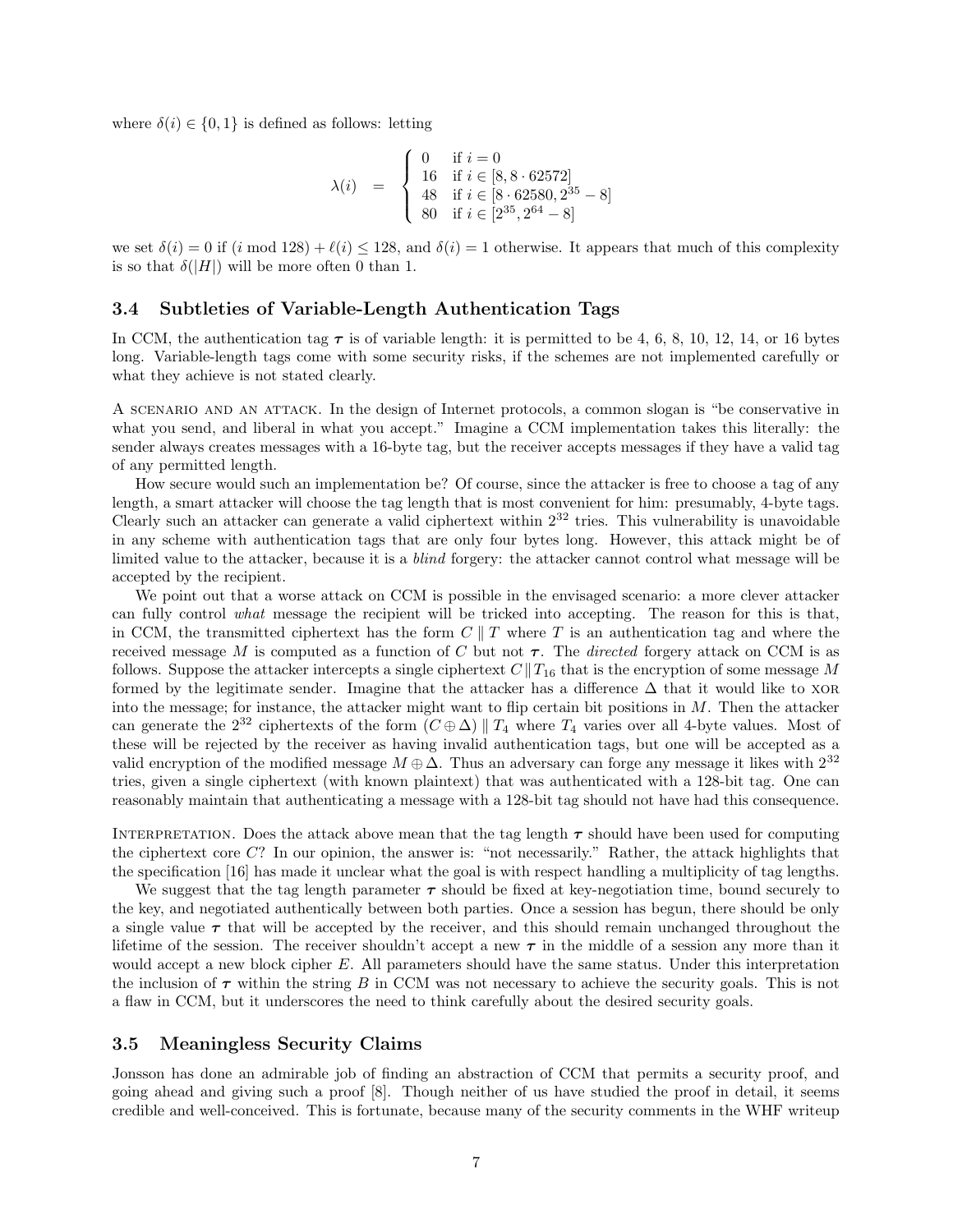itself [16] can only be described as uninformed. For example, in Section 1.8 the authors claim that CCM "is secure against attackers limited to  $2^{128}$  steps of operation if the key K is 256 bits or longer." Such a claim is unsupported by any known results and would seem to be wrong under any reasonable interpretation, as privacy itself vanishes by the time that  $2^{64}$  blocks have been enciphered. Later, in Section 1.10 [16], we hear that "[by enciphering the CBC MAC] we avoid CBC-MAC collision attacks. If the block cipher behaves as a pseudo-random permutation, then the key stream is indistinguishable from a random string. Thus the attacker gets no information about the CBC-MAC result. The only avenue of attack that is left is differential-style attack, which has no significant chance of success if the block cipher is a pseudo-random permutation." This paragraph is so far from saying something technically accurate that we wouldn't know where to begin. Of course wrong or unscientific security claims are not an indictment of the method they speak about; our only point is that one needs to ignore the security statements of the WHF writeups  $[15-17]$ . regard it only as an algorithm specification, and turn to Jonsson [8] for more scientific assertions.

## 4 Conclusion

We feel that CCM is not the best choice for a general-purpose standard. Although we have identified no grave or urgent problems with the mode, we think that one can do better. In a companion document [5] we present an alternative algorithm, called EAX. That mode retains the major attributes of CCM, but without the disadvantages discussed here.

## 5 Acknowledgments

Phil Rogaway's work was funded by NSF CCR-0208842 and a gift from CISCO Systems. David Wagner's work was funded by NSF CCR-0113941.

### References

- [1] M. Bellare, J. Kilian, and P. Rogaway. The security of the cipher block chaining message authentication code. J. of Computer and System Science, vol. 61, no. 3, pp. 362–399, December 2000. Earlier version in Advances in Cryptology—Crypto '94, Lecture Notes in Computer Science, Vol. 839. Y. Desmedt, ed., Springer-Verlag, 1994. www.cs.ucdavis.edu/∼rogaway/
- [2] M. Bellare, T. Kohno, and C. Namprempre. Authenticated encryption in SSH: provably fixing the SSH binary packet protocol. Proceedings of the 9th ACM conference on Computer and Communications Security (CCS-02), ACM Press, 2002.
- [3] M. Bellare and C. Namprempre. Authenticated encryption: Relations among notions and analysis of the generic composition paradigm. Advances in Cryptology – ASIACRYPT '00. Lecture Notes in Computer Science, vol. 1976, T. Okamoto., ed., Springer-Verlag, 2000. www-cse.ucsd.edu/users/mihir/
- [4] M. Bellare and P. Rogaway. Encode-then-encipher encryption: How to exploit nonces or redundancy in plaintexts for efficient encryption. Advances in Cryptology – ASIACRYPT '00. Lecture Notes in Computer Science, vol. 1976, T. Okamoto., ed., Springer-Verlag, 2000. www.cs.ucdavis.edu/∼rogaway/
- [5] M. Bellare, P. Rogaway, and D. Wagner. A conventional authenticated-encryption mode. Manuscript, April 2003. www.cs.ucdavis.edu/∼rogaway
- [6] J. Black and P. Rogaway. CBC MACs for arbitrary-length messages: The three-key constructions. Advances in Cryptology—Crypto 2000, Lecture Notes in Computer Science, vol. 1880, Springer-Verlag, Mihir Bellare, editor, pp. 197–215, 2000. www.cs.ucdavis.edu/~rogaway
- [7] W. Burr (attributed). Oral presentation at an IETF CFRG meeting in Atlanta, Georgia, USA. 19 November 2002. From email with subject heading: "Final minutes for CFRG meeting in Atlanta," scribed by B. Weiss and posted to the cfrg@ietf.org mailing list, 4 December 2002. CFRG mail archive at www.irtf.org/cfrg